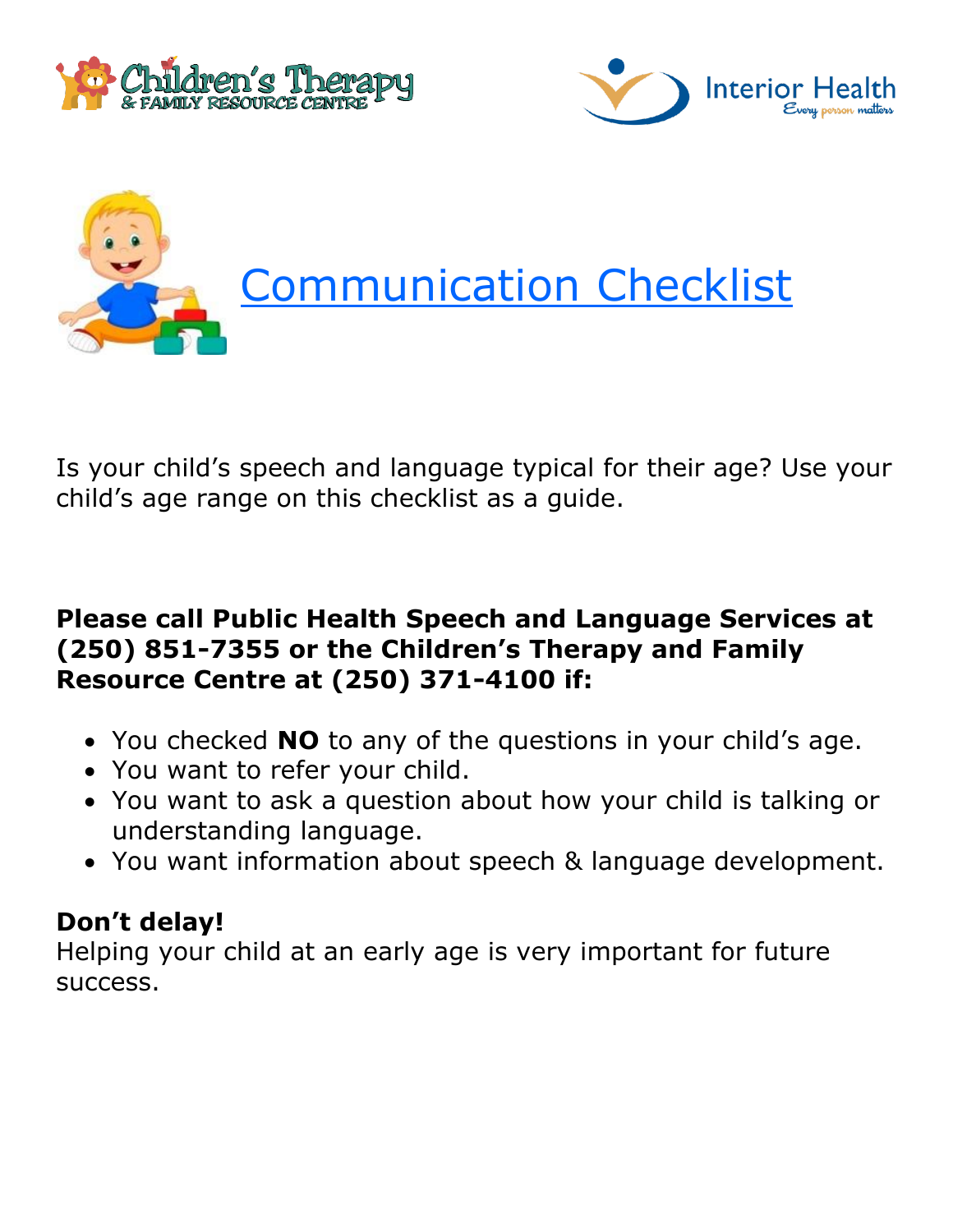# **BY THREE MONTHS Yes No**

*Does your child:*

| Startle at sudden sounds?                           |  |
|-----------------------------------------------------|--|
| Make sounds? (oo, ah)                               |  |
| Look at you with interest when you talk to him/her? |  |
| Smile in response to you?                           |  |

# **BY SIX MONTHS Yes No**

*Does your child:*

| Turn to where a sound is coming from?                                       |  |
|-----------------------------------------------------------------------------|--|
| Make several different sounds? (squeals, grunts, dah, ga)                   |  |
| Try to get your attention by looking at your face and/or making<br>sounds?  |  |
| Make sounds and smile in response to your facial expressions and<br>sounds? |  |

# **BY NINE MONTHS Yes No**

| Does your child:                                                                 |  |
|----------------------------------------------------------------------------------|--|
| Reach out to be picked up?                                                       |  |
| Respond to his/her name?                                                         |  |
| Make speech-like sounds? (baba, gaga)                                            |  |
| Babble tunefully (sing-song voice) while playing alone?                          |  |
| Turn to where a voice (spoken words) is coming from?                             |  |
| Enjoy being played with and take turns making sounds back and<br>forth with you? |  |
| Understand no?                                                                   |  |

# **BY TWELVE MONTHS Yes No**

| No |
|----|
|    |

| Does your child:                                                                                 |  |
|--------------------------------------------------------------------------------------------------|--|
| Use a finger to point out things to you?                                                         |  |
| Imitate or use gestures like waving bye-bye?                                                     |  |
| Let you know what he/she wants by using sounds and actions?                                      |  |
| Bring toys to show you and/or play with?                                                         |  |
| Enjoy playing games like Peek-a-boo and Pat-a-cake, and will<br>he/she sometimes start the game? |  |
| Understand some simple phrases? (Go get a cup. Where's the<br>ball?)                             |  |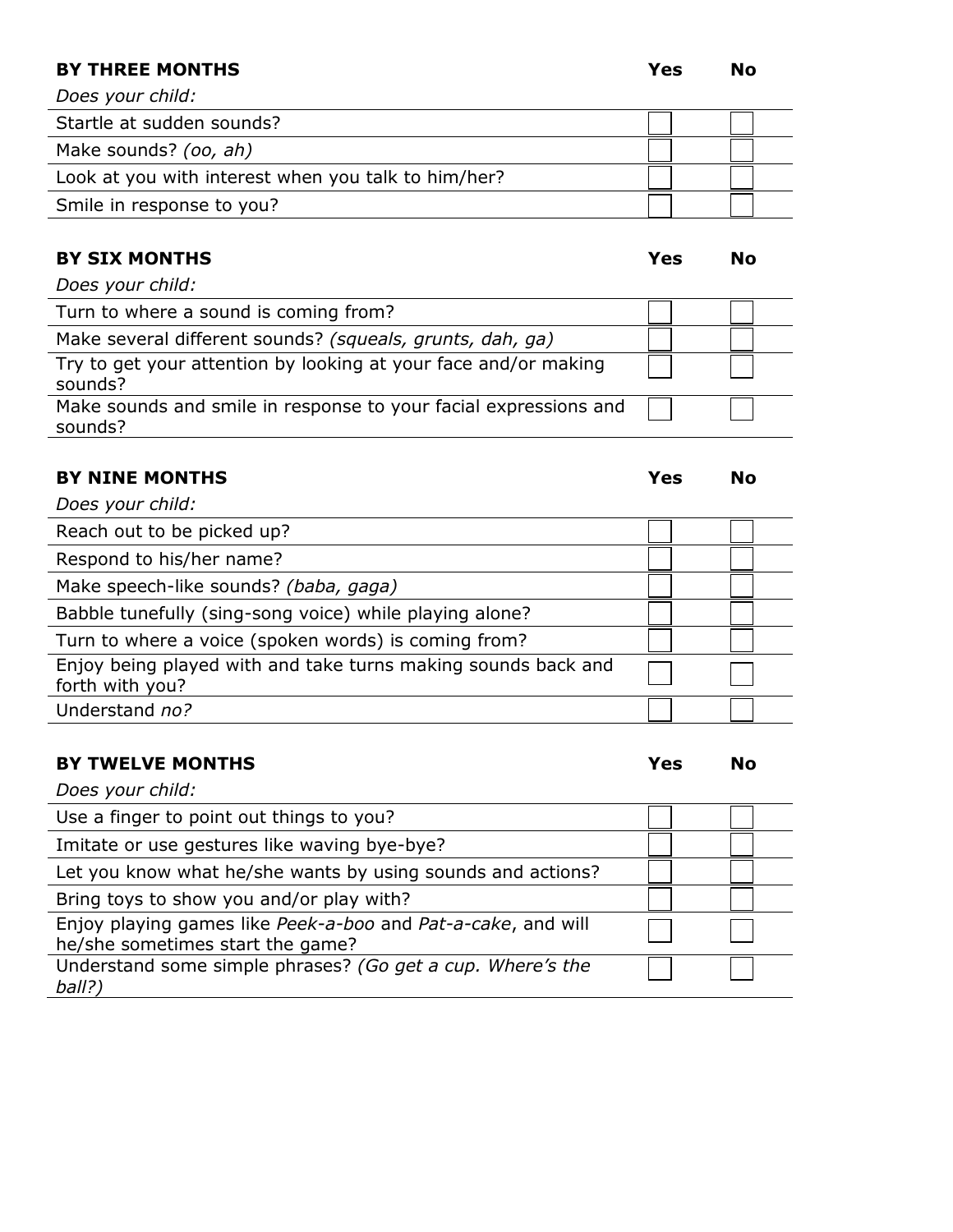#### **BY FIFTEEN MONTHS Yes No**

*Does your child:* Say one or two words? Shake his/her head for *yes & no?* Repeat words he/she hears? Seem to be talking in sentences but not using real words? Usually look at you when communicating? Understand some simple questions & commands? (*Go get a diaper. Where's the ball?)*

| <b>EIGHTEEN MONTHS</b><br>BY | 55 |  |
|------------------------------|----|--|
|                              |    |  |

| Does your child:                                                             |  |
|------------------------------------------------------------------------------|--|
| Point, look at you and then at what he/she is talking about?                 |  |
| Say about 10 or more words? (mom, no, juice, kitty)                          |  |
| Understand and use the names of familiar objects? (ball, light,<br>bed, car) |  |
| Sometimes answer the question What's this?                                   |  |
|                                                                              |  |
| Take turns when playing with a partner?                                      |  |

| <b>BY TWO YEARS</b>                             | Yes | <b>No</b> |
|-------------------------------------------------|-----|-----------|
| Does your child:                                |     |           |
| Point to some body parts when asked?            |     |           |
| Use descriptive words? (hungry, big, hot)       |     |           |
| Use two word combinations? (Me go. More cookie) |     |           |
| Ask questions like: What dat?                   |     |           |
| Enjoy listening to simple stories?              |     |           |

### **BY THREE YEARS YES NO**

*Does your child:*

| Follow 2-part directions? (Go to the kitchen and get your cup)                    |  |  |
|-----------------------------------------------------------------------------------|--|--|
| Have short "back and forth" conversations with you?                               |  |  |
| Use sentences of three words or more to communicate?                              |  |  |
| Talk about something that happened in the recent past?                            |  |  |
| Ask what and where questions?                                                     |  |  |
| Do people outside the family understand more than 1/2 of what<br>your child says? |  |  |